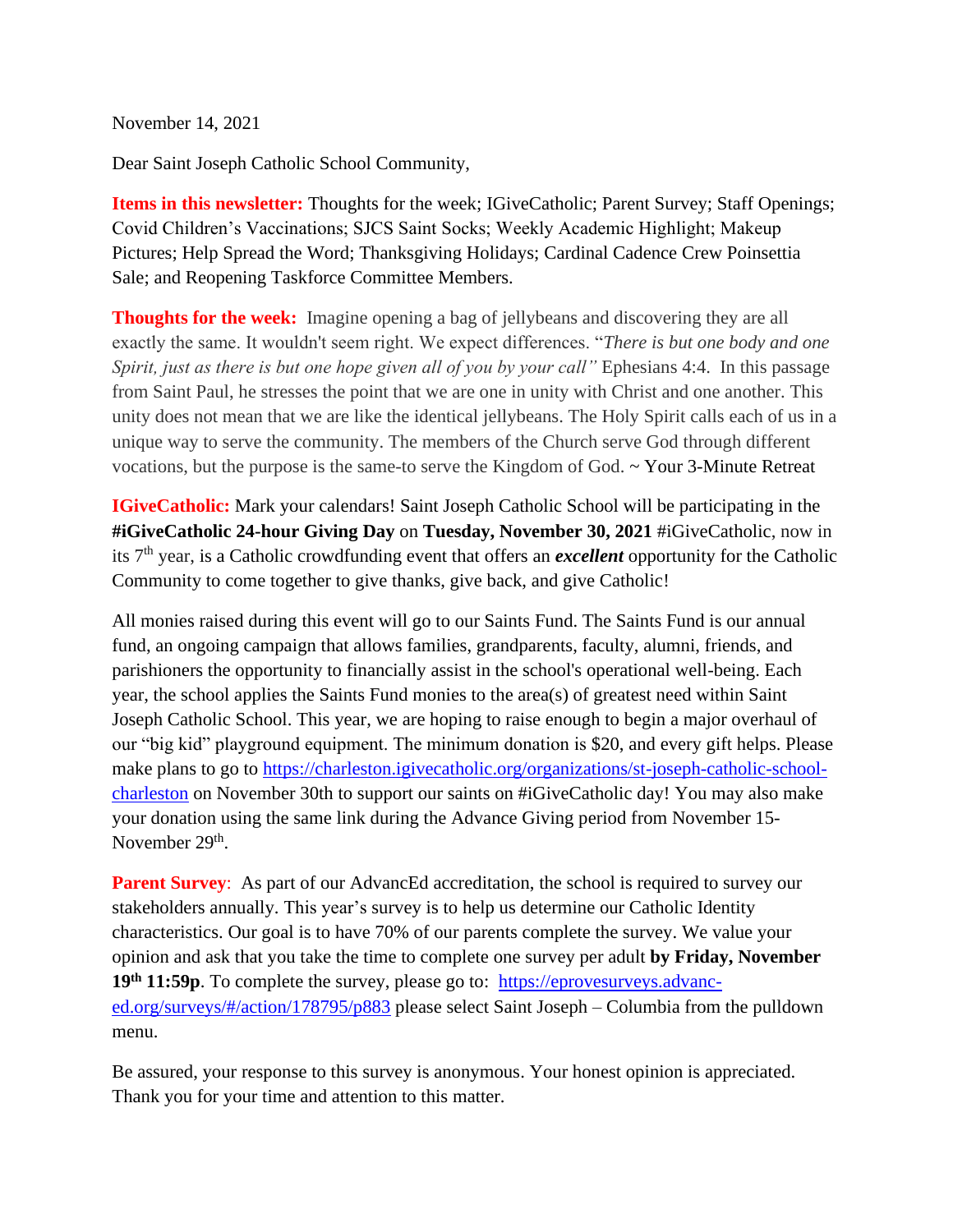**Staff Openings:** We are sad to announce that after 10 years as an Instructional Assistant, Mrs. Michelle Wendell will not be returning after December 10<sup>th</sup>. She is moving to Pickens with her husband. We will miss her, and we wish her the very best as she starts a new and exciting chapter in her life.

The school is looking for a 5K Instructional Assistant. If you know of any qualified candidates, please refer them to the school office.

The school is also searching for a shadow for a special needs student. Please contact the school office if you know of any qualified candidates.

**Covid Children's Vaccinations:** The decision to give the Covid vaccination is a parental choice. If you decide to vaccinate your child, please share that information with our School Nurse, Jessica Eadon [Jeadon@stjosdevine.com.](mailto:Jeadon@stjosdevine.com) The school will be tracking those who are vaccinated for the purpose of quarantining. Students who are fully vaccinated or have tested positive for COVID in the past 90 days and do not have symptoms will not be required to quarantine.

**SJCS Saint Socks:** PTO is hosting a new fundraiser this year offering Saint Joseph's spirit socks. Each pair is \$15, and the socks will be allowed to be worn with students' daily uniforms and during basketball games. Pre-order is now open using the link below and will be available through December 5<sup>th</sup>. Help support our school with Saints Socks! <https://stjosephschoolsocks.itemorder.com/>

**Weekly Academic Highlight:** This week I visited a 4K classroom for a lesson on Tom the Turkey. It was great to see how our teachers were using different educational modalities to help the students grow: watching the students engage with the Smartboard to practice counting; working with the teachers to practice number recognition; and exercising fine motor skills while making Tom the Turkey. Great things are happening in the SJCS classrooms!

**Makeup Pictures:** The school will host Strawbridge Studios on Friday, November 19<sup>th</sup> for students who were absent on October  $15<sup>th</sup>$  or for students/parents who were not happy with original school pictures.

**Help Spread the Word:** Saint Joseph Catholic School is trying to build our social presence on Niche, a popular school search tool. Please take a minute to write a positive review of our great school. Your review will help us recruit new families and their students to our school. Please follow the link below to our schools' Niche page: [https://www.niche.com/k12/st-joseph-school](https://www.niche.com/k12/st-joseph-school-columbia-sc/)[columbia-sc/](https://www.niche.com/k12/st-joseph-school-columbia-sc/)

**Thanksgiving Holidays:** The school will dismiss for Thanksgiving Break at 12Noon on Tuesday, November 23<sup>rd</sup>. Classes will resume on Monday, November 29<sup>th</sup> at 8:00a.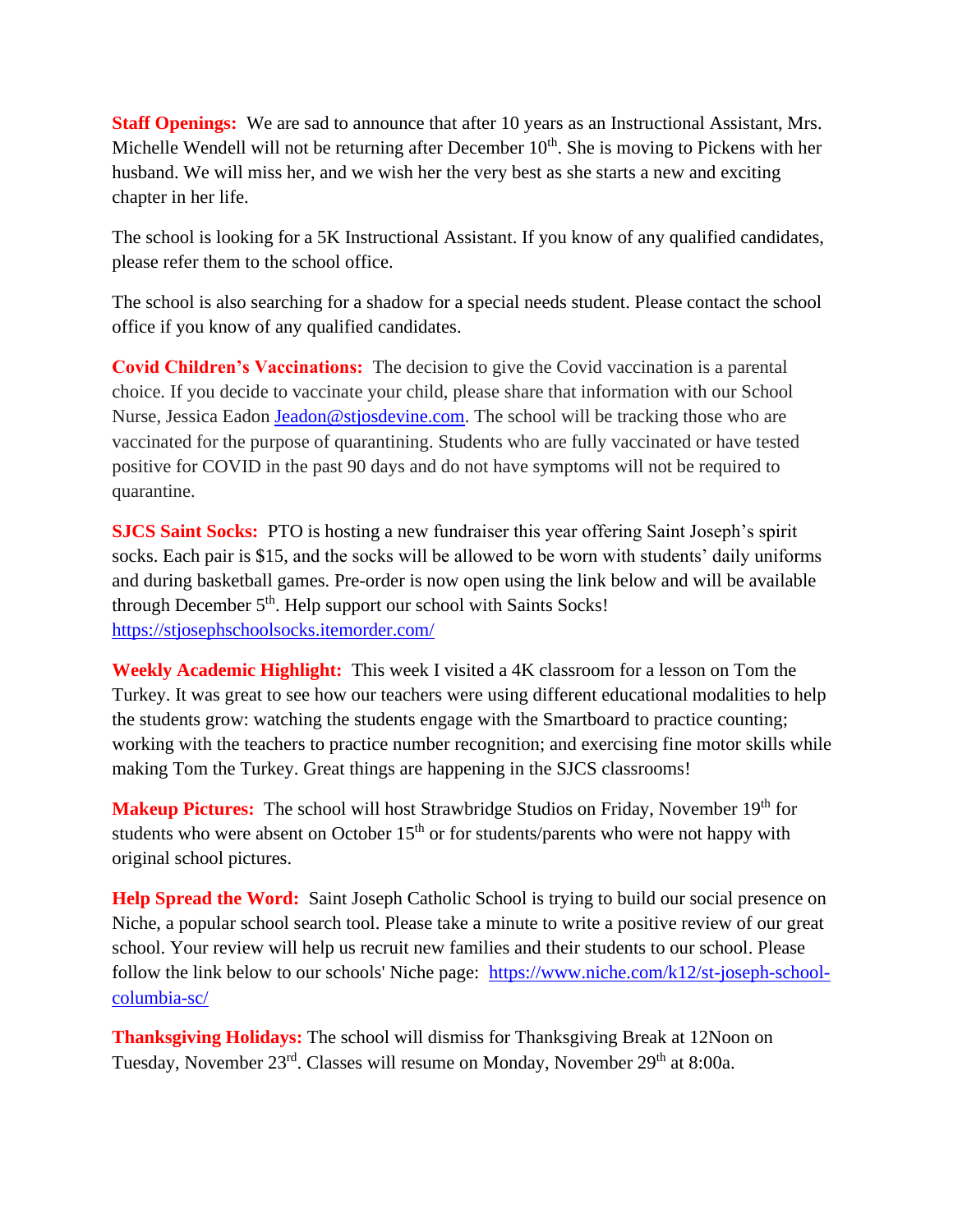**Cardinal Cadence Crew Poinsettia Sale:** The Cardinal Cadence Crew (the music booster organization at Cardinal Newman) is selling poinsettias to help support the growing music program at CN. Use this link to order online

<https://www.cnhs.org/apps/form/form.CARNWS.sMcYaxG.1tf> or print the online form to order with a check. Paper orders/checks can be dropped off at Cardinal Newman or send them to Mrs. Seezen in our front office and she will make sure they get there. The deadline for orders is November 17<sup>th</sup>.

**Reopening Task Force Committee Members:** The following are the members of the 2021- 2022 Reopening Task Force.

| <b>Aaron Dupree</b>    | Former Advisory Council                         |
|------------------------|-------------------------------------------------|
| Diane Ford             | Teacher                                         |
| Donavan Yarnall, Ed.S. | Principal                                       |
| Dr. Michael Horan      | Pediatric Orthopaedic Surgeon, Prisma Childrens |
| Dr. Phillip Mubarak    | Pediatric Specialist                            |
| Dr. Amanda Dargush     | Pharmacy                                        |
| Dr. Duke Dargush       | Pharmacy                                        |
| Dr. Lauren Barron      | Physician, Child and Adult Psychiatry           |
| Jessica Eadon, RN BSN  | <b>School Nurse</b>                             |
| Jordan Horan, RN, PNP  | <b>Pediatric Nurse Practitioner</b>             |
| Karen Tucker           | Teacher                                         |
| Kerry Reedy            | <b>Office Manager</b>                           |
| Kevin Kaminski         | <b>Advisory Council</b>                         |
| Madison Henry, RN BSN  | <b>Pediatric Nurse</b>                          |
| Mary Claire Cox        | Teacher                                         |
| <b>Nancy Sexton</b>    | <b>Business Manager</b>                         |
| Rebecca Seezen         | <b>Communications Director</b>                  |
| Sophie Gorrin          | Teacher                                         |
| Taje Davis             | <b>Advisory Council President</b>               |
| <b>Tawfiq Hodaly</b>   | Director of Facilities                          |

It is the little things we do that show how God is in us, with us, and working through us - "Blessed are we". Have a great week!

Sincerely,

Donavan F. Yarnall, Ed. S

Principal